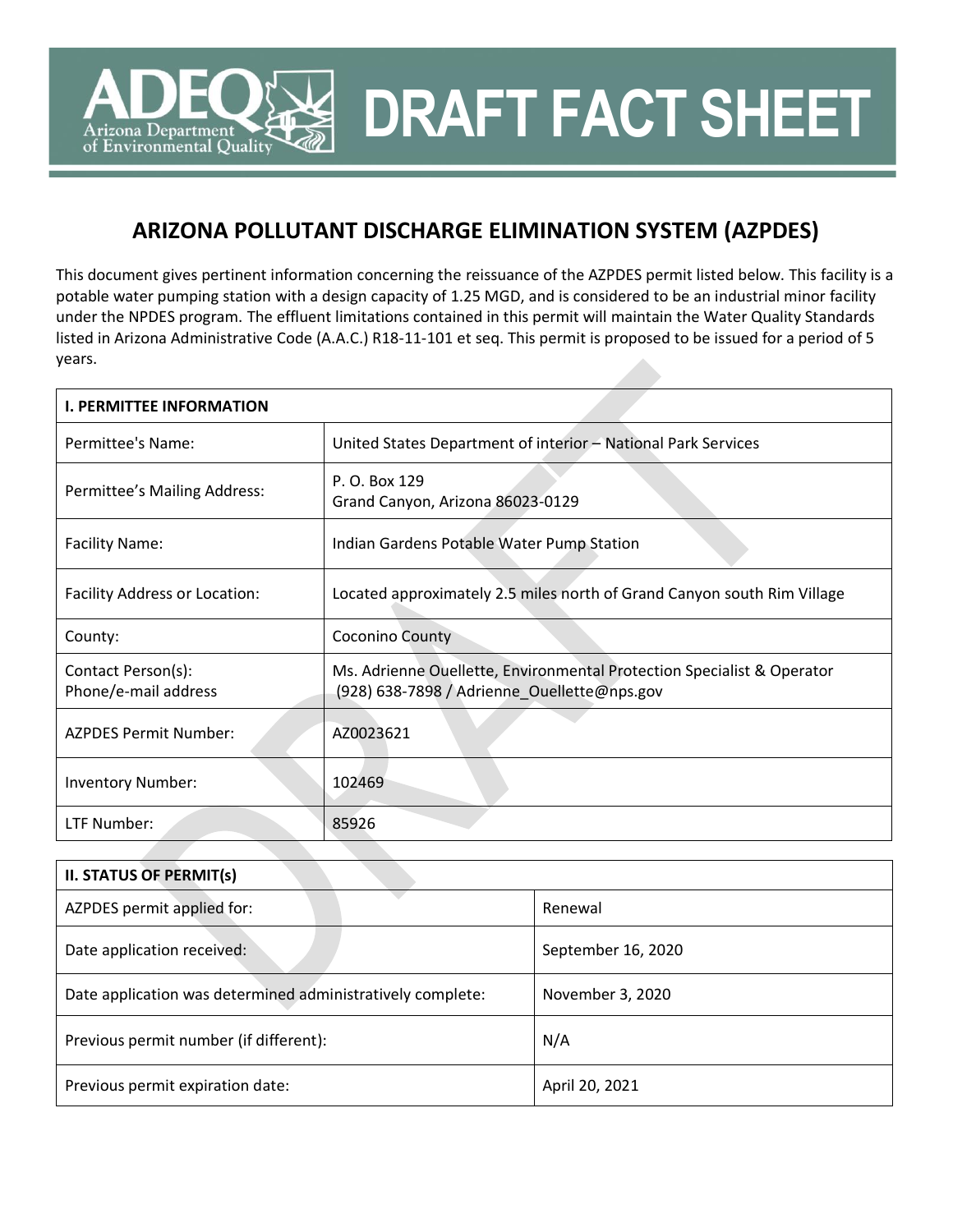

# **208 Consistency:**

208 Plan consistency is not required for industrial facilities.

| <b>III. GENERAL FACILITY INFORMATION</b> |                                                                                                                                                                                                                                                                                                  |  |  |  |  |  |
|------------------------------------------|--------------------------------------------------------------------------------------------------------------------------------------------------------------------------------------------------------------------------------------------------------------------------------------------------|--|--|--|--|--|
| Type of Facility:                        | Potable water pumping station                                                                                                                                                                                                                                                                    |  |  |  |  |  |
| <b>Facility Location Description:</b>    | The Indian Garden Potable Water Pumping Station is located north of<br>the Grand Canyon South Rim village and south of the Colorado River.<br>Indian Garden is approximately 4.5 miles from the Grand Canyon South<br>Rim Village by foot trail; the direct distance is approximately 2.5 miles. |  |  |  |  |  |
| Discharge Flow:                          | Approximately 1.25 Million gallons per day (mgd)                                                                                                                                                                                                                                                 |  |  |  |  |  |
| Applicable Treatment Processes :         | Chlorinated groundwater from Roaring Springs is pumped via the<br>Transcanyon pipeline to settling tank for sedimentation and distribution<br>to Grand Canyon South Rim Village. Overflow of unused potable water<br>from the settling tank is de-chlorinated using sodium sulfite.              |  |  |  |  |  |
| Nature of facility discharge:            | Treated groundwater for water supply                                                                                                                                                                                                                                                             |  |  |  |  |  |
| Average flow per discharge:              | The applicant indicates that the average daily flow through outfall 001<br>is 0.6 MGD.                                                                                                                                                                                                           |  |  |  |  |  |
| Continuous or intermittent discharge:    | Continuous discharge                                                                                                                                                                                                                                                                             |  |  |  |  |  |
| Discharge pattern summary:               | Flow varies depending upon whether potable water pumps are on or<br>not.                                                                                                                                                                                                                         |  |  |  |  |  |

The applicant operates a Potable Water Pumping Station that provides drinking water to the Grand Canyon South Rim Village and Grand Canyon Desert View. The potable water station is part of a water distribution system that receives water from Roaring Springs on the north side of the Colorado River, approximately 3500 feet below the North Rim, in Bright Angel Canyon.

The potable water is chlorinated at the Roaring Springs Pumphouse, with the overflow being dechlorinated at the Indian Garden Pumping Station. There is no sludge generated.

The source of potable water for Grand Canyon National Park is Roaring Springs Cave, which is located on the north side of the Colorado River, approximately 3,500 feet below the North Rim, in Bright Angel Canyon. Roaring Springs Cave is classified as a groundwater source. The water flows by gravity from the Roaring Springs Cave located at an elevation of approximately 5,200 feet to the Roaring Springs Pumphouse through an 8" aluminum line. As the water enters the pumphouse, it travels through a sand degritter and is then chlorinated as it flows into the Transcanyon Pipeline, an aluminum line that travels by gravity 17 miles from Roaring Springs to Indian Garden. As the chlorinated potable water travels through the Transcanyon Pipeline water is withdrawn at various locations. Potable water is provided along the pipeline to the Roaring Spring residence, Cottonwood Campground and Ranger Station, into all of the facilities at Phantom Ranch. When the potable water arrives at Indian Garden, it enters into a small settling tank. Water is withdrawn from the tank and is pumped to the South Rim via a directional borehole. A greater quantity of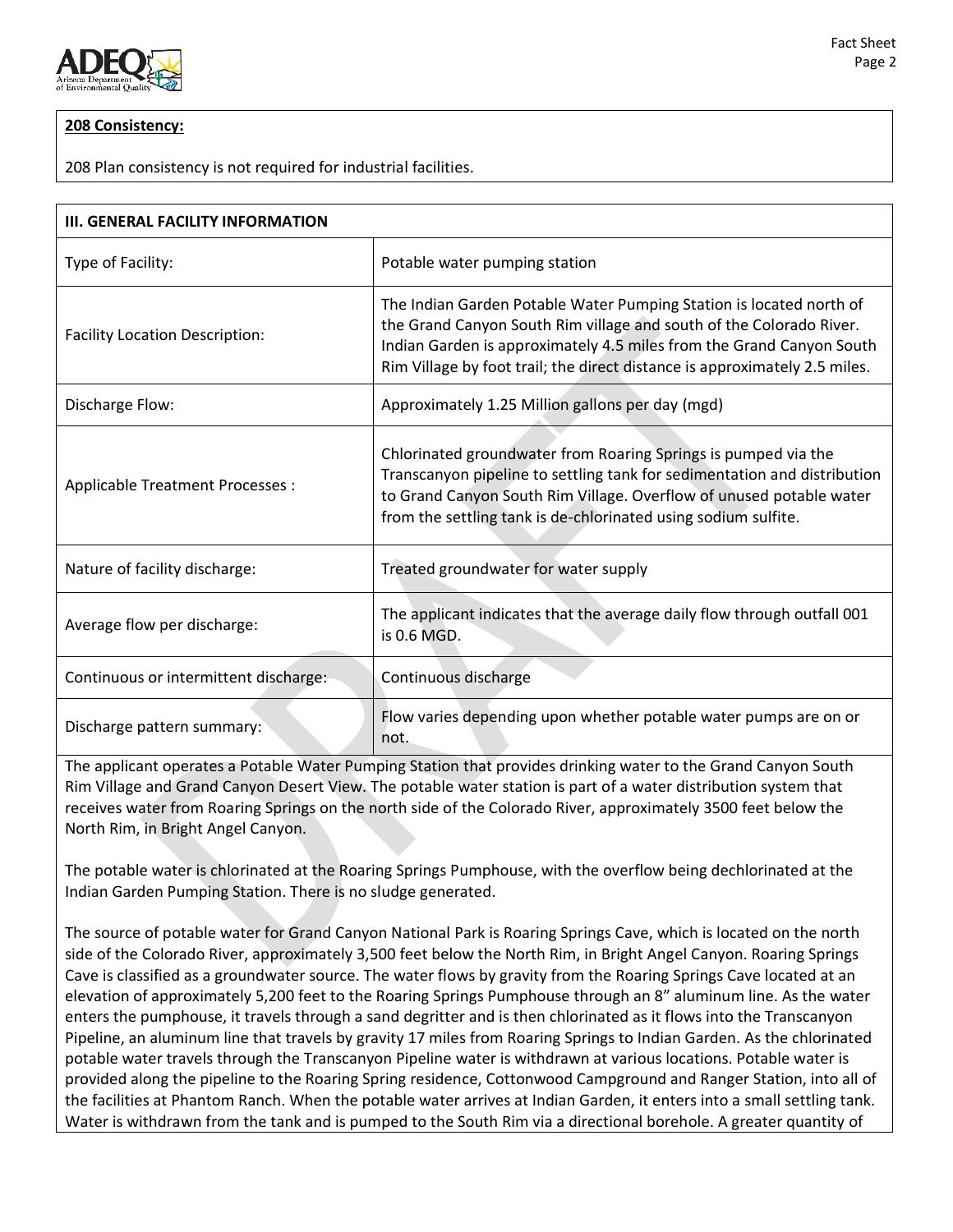

water flows through the Transcanyon Pipeline than can be pumped by the pumping station, which leads to a continual discharge of potable water even when the pumps are operating. When the settling tank is full, the water enters into a standpipe and is discharged as overflow. If the pumps are not running, the total flow coming through the pipeline is discharged through the standpipe. When the pumps are operating, the overflow discharge drops due to the pumping capacity of the pumps. As the potable water flows into the tank standpipe, it is dechlorinated before being discharged into the environment.

Currently, at the pumping station, there is a continuous discharge of overflow water and pump seal water into a discharge channel for about 700 feet before the confluence with Garden Creek, which flows to Pipe Creek, an eventual tributary to the Colorado River. The proposed AZPDES permit will authorize discharge to Garden Creek, tributary to Pipe Creek, tributary to the Colorado River.

# **IV. RECEIVING WATER**

The State of Arizona has adopted water quality standards to protect the designated uses of its surface waters. Streams have been divided into segments and designated uses assigned to these segments. The water quality standards vary by designated use depending on the level of protection required to maintain that use.

| Receiving Water:     | Garden Creek, tributary to Pipe Creek, eventual tributary to the Colorado River                           |  |  |  |  |  |
|----------------------|-----------------------------------------------------------------------------------------------------------|--|--|--|--|--|
| River Basin:         | Upper Colorado River Basin                                                                                |  |  |  |  |  |
| Outfall Location(s): | Township 31 N, Range 02 E, Section 13<br>Outfall 001:<br>Latitude 36° 04' 30" N, Longitude 112° 07' 04" W |  |  |  |  |  |

The outfall discharges to, or the discharge may reach a surface water listed in Appendix B of A.A.C. Title 18, Chapter 11, Article 1.

| Designated uses for the                       | Aquatic and Wildlife warm water (A&Ww)       |
|-----------------------------------------------|----------------------------------------------|
| receiving water listed                        | <b>Full Body Contact (FBC)</b>               |
| above:                                        | <b>Fish Consumption (FC)</b>                 |
| Is the receiving water on<br>the 303(d) list? | No, and there are no TMDL issues associated. |

Given the uses stated above, the applicable narrative water quality standards are described in A.A.C. R18-11-108, and the applicable numeric water quality standards are listed in A.A.C. R18-11-109 and in Appendix A thereof. There are two standards for the Aquatic and Wildlife uses, acute and chronic. In developing AZPDES permits, the standards for all applicable designated uses are compared and limits that will protect for all applicable designated uses are developed based on the standards.

In addition to the above, the Colorado River has a salinity standard. Per A.A.C. R18-11-110, the flow-weighted average annual concentration of total dissolved solids shall not exceed 723 milligrams per liter (mg/L) in the river below Hoover Dam and above Parker Dam. In order to meet this standard, discharges must meet the plan of implementation requirements developed by the Colorado River Basin Salinity Control Forum.

According to Forum Policy - Policy for Implementation of Colorado River Salinity Standards through the NPDES Permit Program "Benchmark concentrations" has been developed to have different end-of -pipe TDS concentration. Bench mark concentrations are intended to aid for establishment of effluent limits for implementing the waiver for "fresh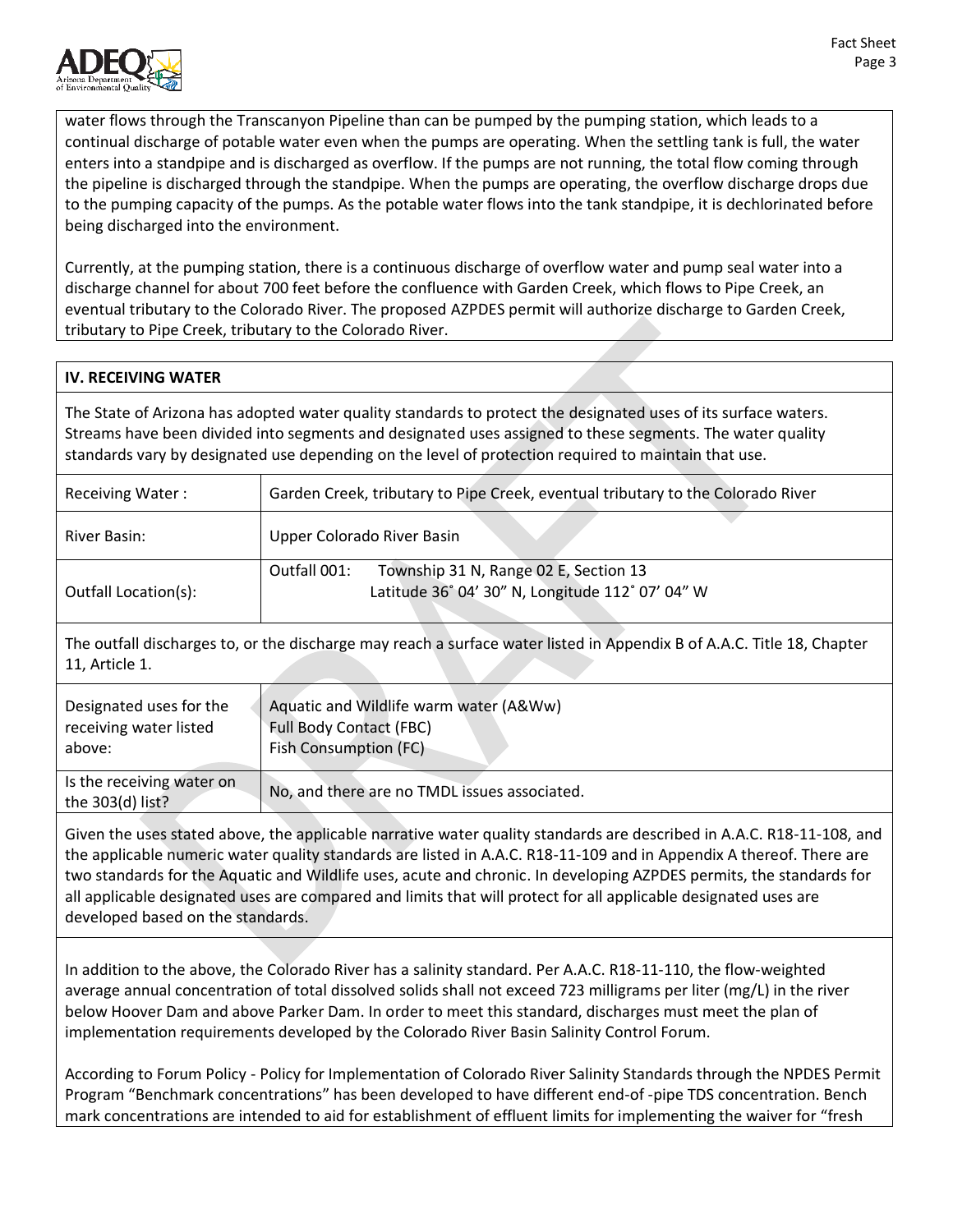

water discharges". The allowance of 650 mg/L (for facilities located below Hoover dam ) for fresh water discharges is intended to preserve flows form discharges in the Basin, which do not cause significant degradation of existing ambient quality with respect to salinity. As this facility discharges are qualified for the freshwater wavier, this facility is not subjected to any further limitations on salt loading under this policy.

# **V. DESCRIPTION OF DISCHARGE**

Because the facility is in operation and discharges have occurred, effluent monitoring data are available. The following is the measured effluent quality reported in the application.

| <b>Parameters</b>                      | Units | <b>Maximum Daily Discharge Concentration</b> |
|----------------------------------------|-------|----------------------------------------------|
| <b>Biochemical Oxygen Demand (BOD)</b> | mg/L  | < 15                                         |
| <b>Total Suspended Solids (TSS)</b>    | mg/L  | 748                                          |
| Phosphorus                             | mg/L  | < 0.05                                       |

The applicant also submitted data for nutrients, pH, temperature, and ammonia. In addition, data for metals were obtained from Discharge Monitoring Reports (DMRs) and laboratory sheets. One WET test was also reviewed with no finding of toxicity.

| VI. STATUS OF COMPLIANCE WITH THE EXISTING AZPDES PERMIT |                                                                                    |  |  |  |
|----------------------------------------------------------|------------------------------------------------------------------------------------|--|--|--|
| Date of most recent<br>inspection:                       | April 18, 2016; no potential violations were noted as a result of this inspection. |  |  |  |
| DMR files reviewed:                                      | May 2016 through November 2020                                                     |  |  |  |
| Lab reports reviewed:                                    | May 2016 through November 2020                                                     |  |  |  |
| <b>DMR Exceedances:</b>                                  | pH (December 2019, and February 2020)                                              |  |  |  |
| NOVs issued:                                             | None                                                                               |  |  |  |
| NOVs closed:                                             | N/A                                                                                |  |  |  |
| Compliance orders:                                       | <b>None</b>                                                                        |  |  |  |

| <b>VII. PROPOSED PERMIT CHANGES</b>                                                        |                        |                        |                                                                                                                                                              |  |  |  |
|--------------------------------------------------------------------------------------------|------------------------|------------------------|--------------------------------------------------------------------------------------------------------------------------------------------------------------|--|--|--|
| The following table lists the major changes from the previous permit in this draft permit. |                        |                        |                                                                                                                                                              |  |  |  |
| <b>Parameter</b>                                                                           | <b>Existing Permit</b> | <b>Proposed permit</b> | <b>Reason for change</b>                                                                                                                                     |  |  |  |
| Total dissolved solids (TDS)<br>(Outfall 001)                                              | Assessment Level       | Limited                | TDS limit is based on the<br><b>Colorado River Salinity</b><br>Forum (CRSF)<br>requirements. Data<br>submitted shows<br>exceedance of 650 mg/L<br>allowance. |  |  |  |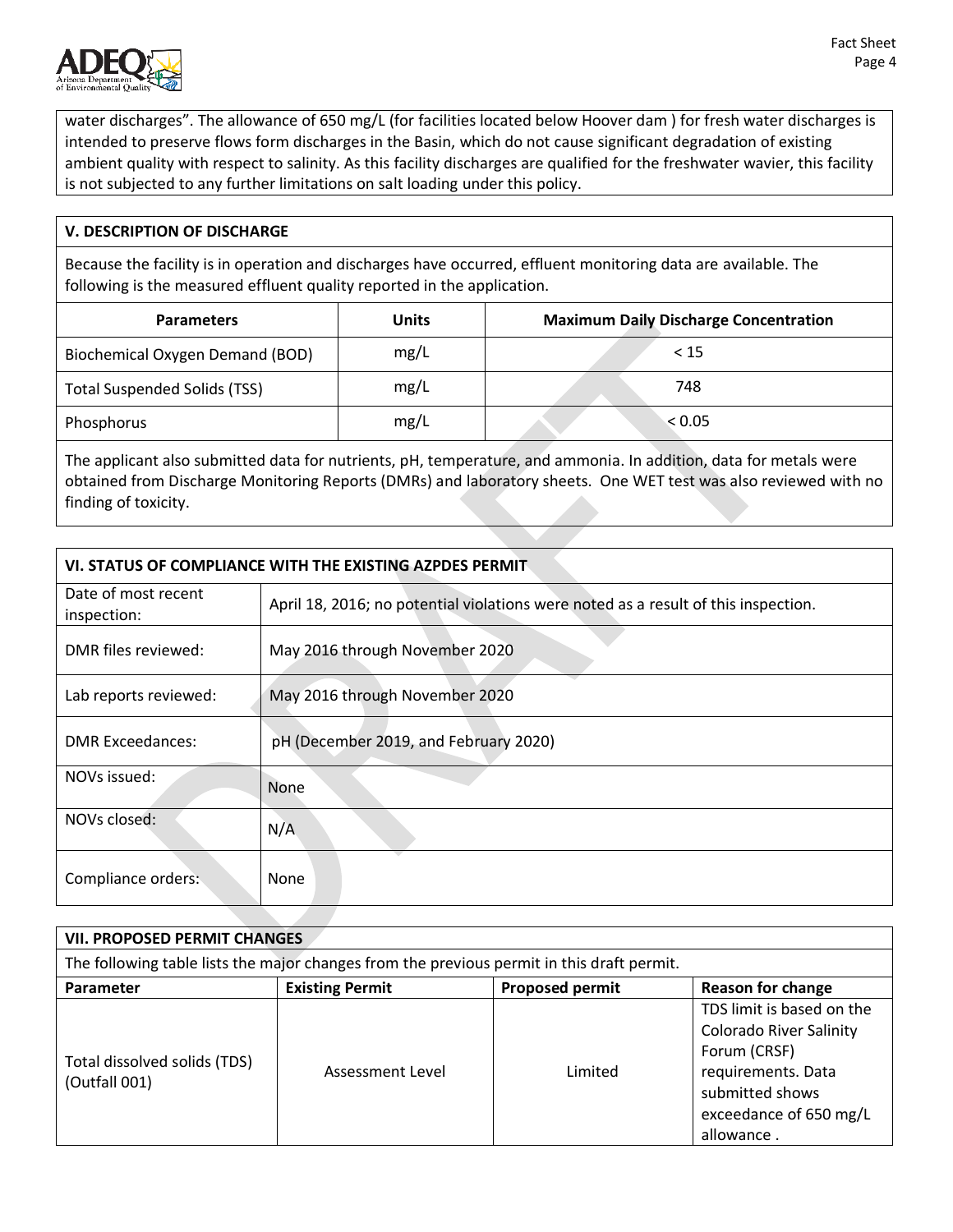

| Iron                                                 | No monitoring required                       | Monitoring required and<br>an assessment level set. | New standard in 2009.                                                                                                                                        |
|------------------------------------------------------|----------------------------------------------|-----------------------------------------------------|--------------------------------------------------------------------------------------------------------------------------------------------------------------|
| Copper                                               | <b>Effluent characterization</b>             | Assessment level                                    | All data points submitted<br>are non detect and<br>indicated reasonable<br>potential (RP) for an<br>exceedance of a standard.                                |
| Chromium (total &VI)                                 | Monitoring for Discharge<br>characterization | Monitoring with<br>Assessement Levels               | All data points submitted<br>are non detect and<br>indicated reasonable<br>potential (RP) for an<br>exceedance of a standard.                                |
| Table 4.a. - General<br>Chemistry and Microbiology   | Once / Year in years 2 & 4<br>of permit term | 1x 6 months                                         | Appropriate monitoring<br>requirements for facilities<br>of this size and to have<br>enough data that can be<br>used in developing<br>discharge limitations. |
| Table 4.b. - Selected metals<br>and Trace substances | Once / Year in years 2 & 4<br>of permit term | 1x 6 months                                         | Appropriate monitoring<br>requirements for facilities<br>of this size and to have<br>enough data that can be<br>used in developing<br>discharge limitations. |

Anti-backsliding considerations – "Anti-backsliding" refers to statutory (Section 402(o) of the Clean Water Act) and regulatory (40 CFR 122.44(l)) requirements that prohibit the renewal, reissuance, or modification of an existing NPDES permit that contains effluent limits, permit conditions, or standards that are less stringent than those established in the previous permit. The rules and statutes do identify exceptions to these circumstances where backsliding is acceptable. This permit has been reviewed and drafted with consideration of anti-backsliding concerns.

No limits have been removed from the permit. Limits are retained in the draft permit for parameters where reasonable potential (RP) for an exceedance of a standard continues to exist or is indeterminate. In these cases, limits will be recalculated using the most current Arizona Water Quality Standards (WQS). If less stringent limits result due to a change in the WQS then backsliding is allowed in accordance with 303(d)(4) if the new limits are consistent with antidegradation requirements and the receiving water is in attainment of the new standard; see Section XII for information regarding antidegradation requirements.

# **VIII. DETERMINATION OF EFFLUENT LIMITATIONS and ASSESSMENT LEVELS**

When determining what parameters need monitoring and/or limits included in the draft permit, both technologybased and water quality-based criteria were compared and the more stringent criteria applied.

**Technology-based Limitations**: As outlined in 40 CFR Part 133:

There are no applicable technology-based limitations for this type of discharge.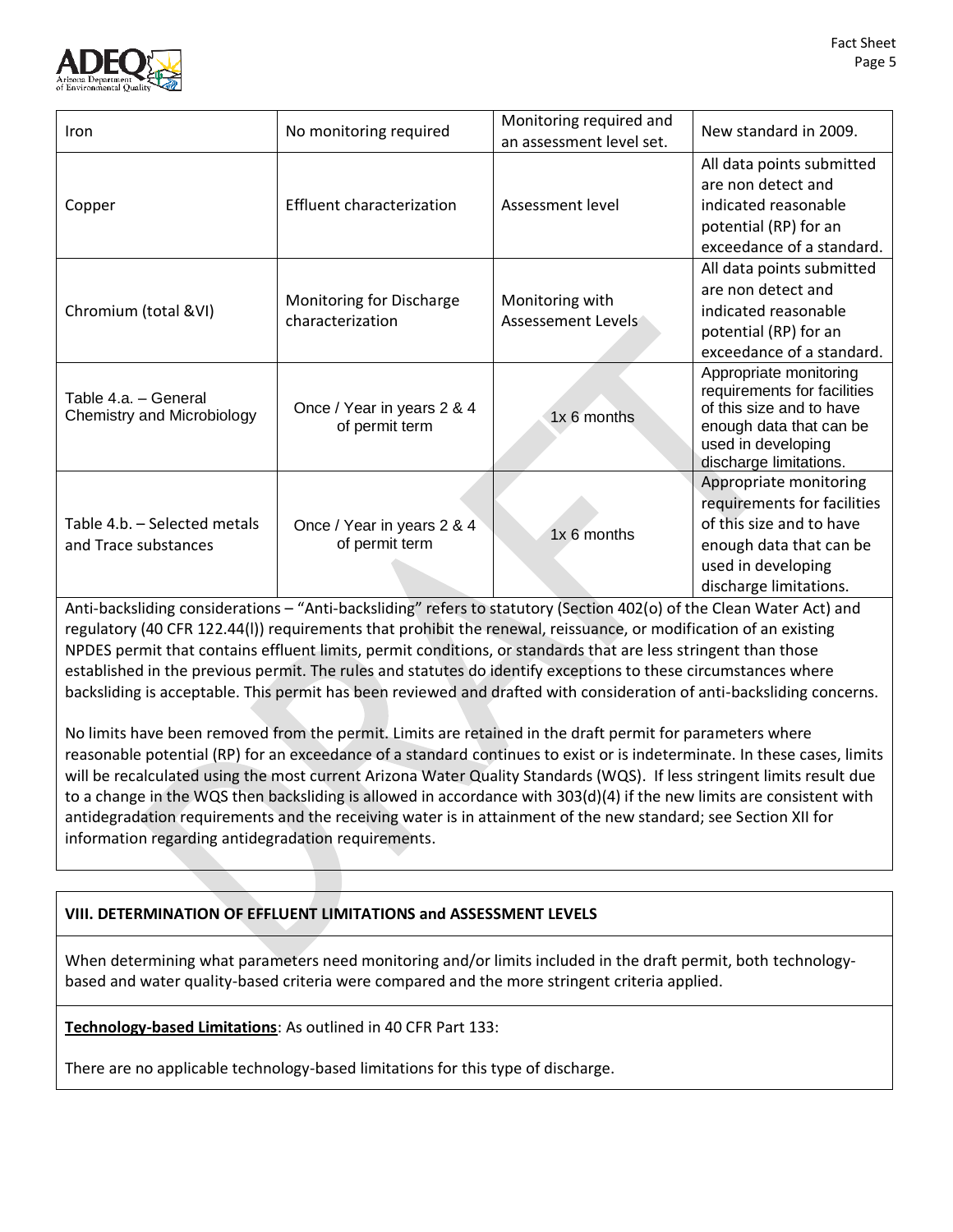

# **Numeric Water Quality Standards**: As outlined in A.A.C. R18-11-109 and Appendix A:

Per 40 CFR 122.44(d)(1)(ii), (iii) and (iv), discharge limits must be included in the permit for parameters with "reasonable potential" (RP), that is, those known to be or expected to be present in the effluent at a level that could potentially cause any applicable numeric water quality standard to be exceeded. RP refers to the possibility, based on the statistical calculations using the data submitted, or consideration of other factors to determine whether the discharge may exceed the Water Quality Standards. The procedures used to determine RP are outlined in the *Technical Support Document for Water Quality-based Toxics Control (TSD)* (EPA/505/2-90-001). In most cases, the highest reported value for a parameter is multiplied by a factor (determined from the variability of the data and number of samples) to determine a "highest estimated value". This value is then compared to the lowest applicable Water Quality Standard for the receiving water. If the value is greater than the standard, RP exists and a water quality-based effluent limitation (WQBEL) is required in the permit for that parameter. RP may also be determined from BPJ based on knowledge of the treatment facilities and other factors. The basis for the RP determination for each parameter with a WQBEL is shown in the table below.

It is assumed that RP exists for exceedance of water quality criteria for the pollutants, if chlorine or bromine is used in the treatment process, total residual chlorine (TRC). These parameters have been shown through extensive monitoring of WWTPs to fluctuate greatly and thus are not conducive to exclusion from limitation due to a lack of RP. Therefore, the draft permit contains WQBELs for TRC.

The proposed permit limits were established using a methodology developed by EPA. Long Term Averages (LTA) were calculated for each designated use and the lowest LTA was used to calculate the average monthly limit (AML) and maximum daily limit (MDL) necessary to protect all uses. This methodology takes into account criteria, effluent variability, and the number of observations taken to determine compliance with the limit and is described in Chapter 5 of the TSD. Limits based on A&W criteria were developed using the "two-value steady state wasteload allocation" described on page 99 of the TSD. When the limit is based on human health criteria, the monthly average was set at the level of the applicable standard and a daily maximum limit was determined as specified in Section 5.4.4 of the TSD.

# **Mixing Zone**

The limits in this permit were determined without the use of a mixing zone. Arizona state water quality rules require that water quality standards be achieved without mixing zones unless the permittee applies for and is approved for a mixing zone. Since a mixing zone was not applied for or granted, all water quality criteria are applied at end-of-pipe.

# **Assessment Levels (ALs)**

ALs are listed in Part I.B of the permit. An AL differs from a discharge limit in that an exceedance of an AL is not a permit violation. Instead, ALs serve as triggers, alerting the permitting authority when there is cause for re-evaluation of RP for exceeding a water quality standard, which may result in new permit limitations. The AL numeric values also serve to advise the permittee of the analytical sensitivity needed for meaningful data collection. Trace substance monitoring is required when there is uncertain RP (based on non-detect values or limited datasets) or a need to collect additional data or monitor treatment efficacy on some minimal basis. A reopener clause is included in the draft permit should future monitoring data indicate water quality standards are being exceeded.

The requirement to monitor for these parameters is included in the draft permit according to A.A.C. R18-11-104(C) and Appendix A. ALs listed for each parameter were calculated in the same manner that a limit would have been calculated (see Numeric Water Quality Standards Section above).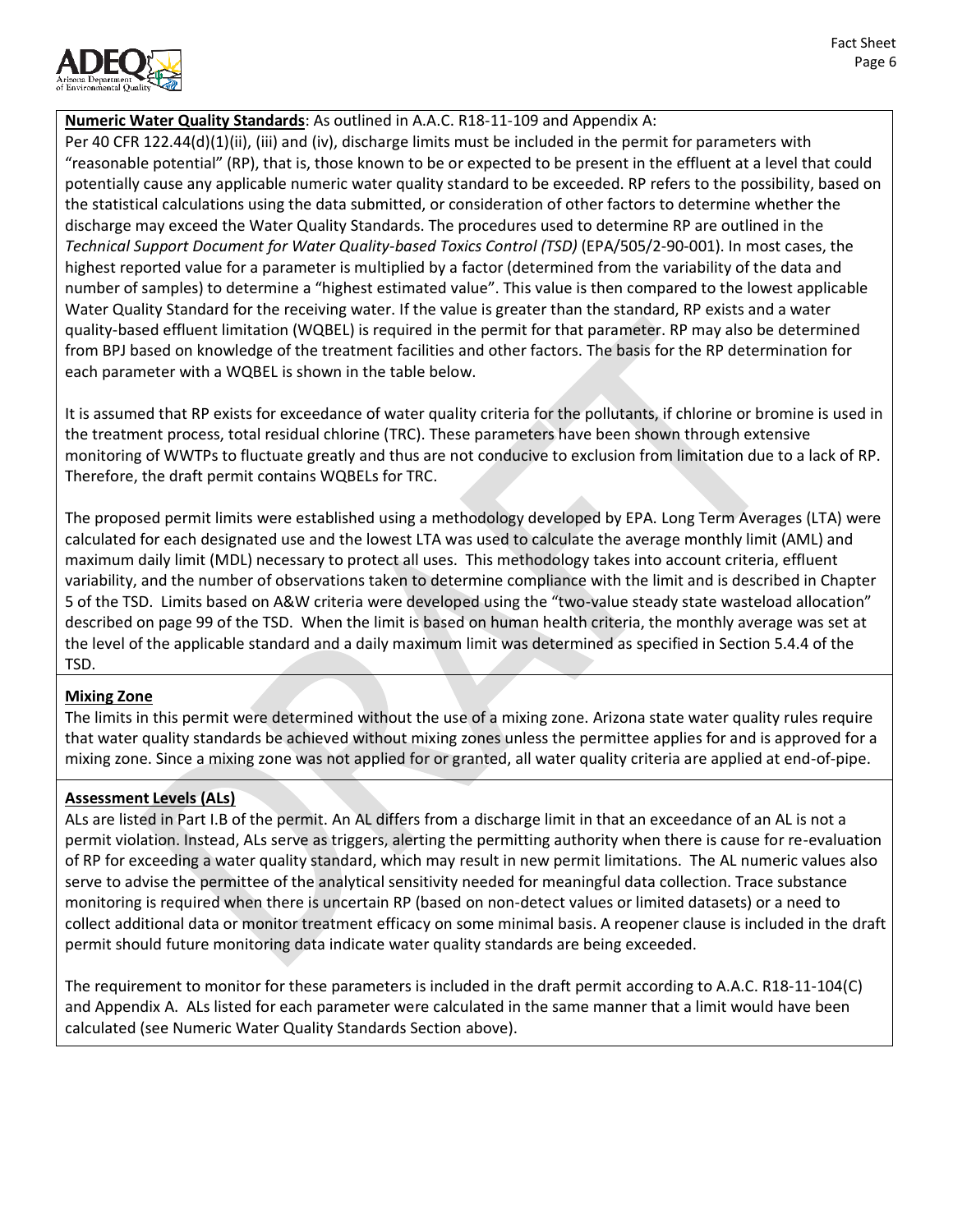

# **Hardness**

The permittee is required to sample hardness as  $CaCO<sub>3</sub>$  at the same time the trace metals are sampled because the water quality standards for some metals are calculated using the water hardness values. The hardness value of 161 mg/L (the average hardness of the effluent as supplied in the DMRs and laboratory reports) was used to calculate the applicable water quality standards and any assessment levels or limits for the hardness dependent metals (cadmium, chromium III, copper, lead, nickel, silver and zinc).

# **Whole Effluent Toxicity (WET)**

WET testing is required in the draft permit (Parts I.C and III) to evaluate the discharge according to the narrative toxic standard in A.A.C. R18-11-108(A)(5), as well as whether the discharge has RP for WET per 40 CFR 122.44(d)(iv).

WET testing for chronic toxicity shall be conducted using the following three surrogate species:

- *Ceriodaphnia dubia* (water flea) for evaluating toxicity to invertebrates
- *Pimephales promelas* (fathead minnow) for evaluating toxicity to vertebrates
- *Pseudokirchneriella subcapitata* (formerly known as *Selenastrum capricornutum or Raphidocelis subcapitata)* (a green alga) – for evaluating toxicity to plant life

ADEQ does not have a numeric standard for Whole Effluent Toxicity. However, ADEQ adopted the EPA recommended chronic toxicity benchmark of 1.0 TUc for a four day exposure period. Using this benchmark, the limitations and/or action levels for WET included in the draft permit were calculated in accordance with the methods specified in the *TSD*. The species chosen for WET testing are as recommended in the *TSD* and in *Regions 9 & 10 Guidance for Implementing Whole Effluent Toxicity Testing Programs*.

An exceedance of an action level will trigger follow-up testing to determine if effluent toxicity is persistent. If toxicity above a limit or action level is found in a follow-up test, the permittee will be required to conduct a Toxicity Reduction Evaluation (TRE) and possibly a Toxicity Identification Evaluation (TIE) to identify the source of toxicity and reduce toxicity. These conditions are required to ensure that toxicants are not discharged in amounts that are toxic to organisms [A.A.C. R18-11-108(A)(5)]. A reopener clause is included in accordance with 40 CFR Parts 122 and 124 and AAC R18-9-B906.

The draft permit requires discrete samples be collected for WET testing. A discrete sample type was chosen in order to have consistency with the type of sample required for other parameters requiring monitoring in this permit. WET sampling must coincide with testing for all the parameters in Tables 1 and 2 of the draft permit to aid in the determination of the cause of toxicity if toxicity is detected. Additional procedural requirements for the WET test are included in the proposed permit.

The required WET monitoring frequency for this facility is consistent with the WET testing frequency required for facilities with a similar design flow. The draft permit requires WET test results to be reported on discharge monitoring reports and submittal of the full WET lab report to ADEQ.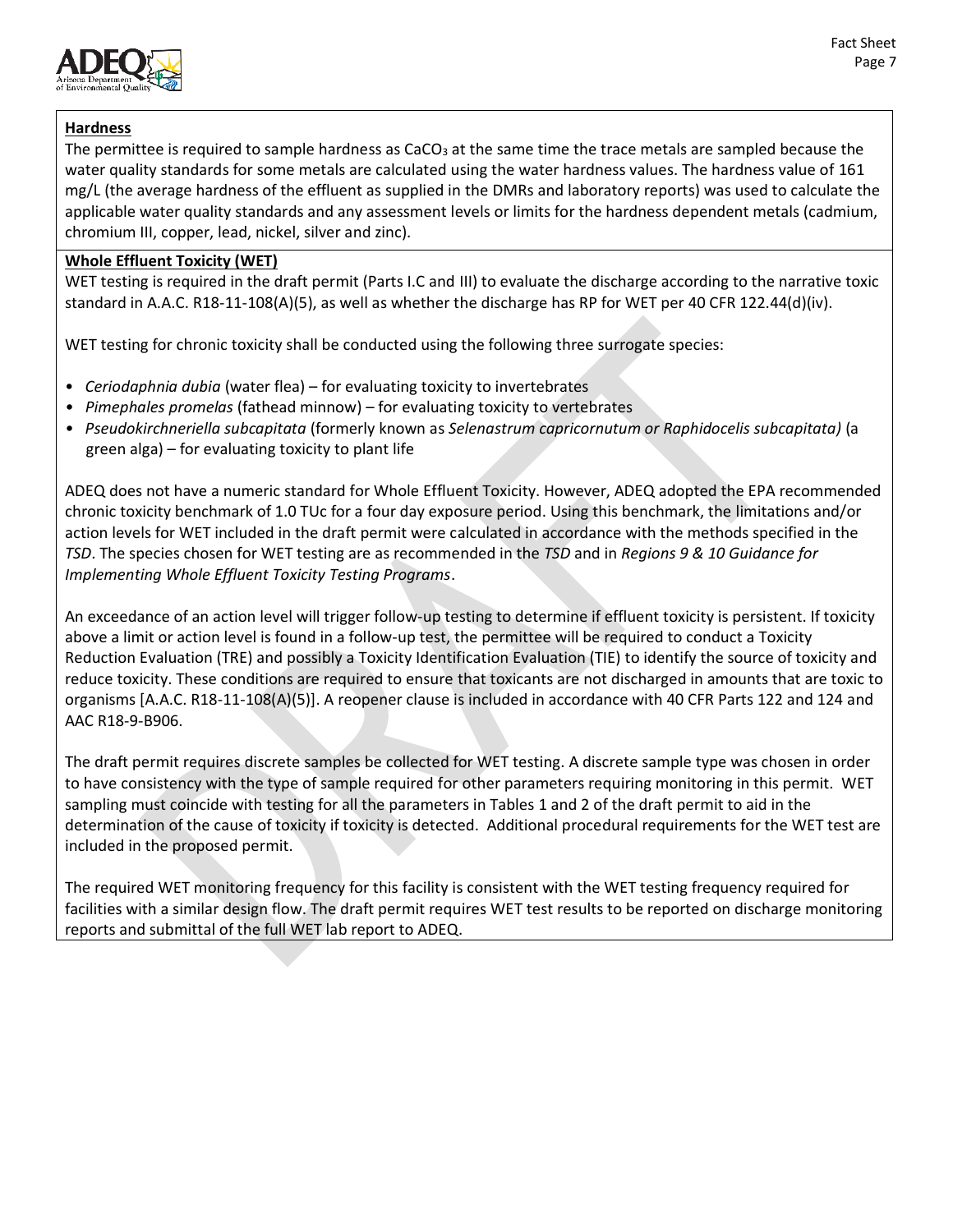

# **Discharge Characterization (DC)**

In addition to monitoring for parameters assigned either a limit or an AL, sampling is required to assess the presence of pollutants in the discharge at certain minimum frequencies for additional suites of parameters, whether the facility is discharging or not. This monitoring is specified in Tables 4.a. through 4.b., *Effluent Characterization Testing,* as follows:

• Table 4.a. – General Chemistry and Microbiology: ammonia, BOD-5, total residual chlorine (TRC), dissolved oxygen, total Kjeldahl nitrogen (TKN), nitrate/nitrite, pH, phosphorus, temperature, and total dissolved solids (TDS) • Table 4.b. – Selected Metals, Hardness, and Cyanide

NOTE: Some parameters listed in Tables 4.a. and 4.b. are also listed in Tables 1 or 2. In this case, the data from monitoring under Tables 1 or 2 may be used to satisfy the requirements of Tables 4.a. and / or 4.b., provided the specified sample types are the same. In the event the facility does not discharge to a water of the U.S. during the life of the permit, EC monitoring of representative samples of the effluent is still required.

The purpose of DC monitoring is to characterize the discharge and determine if the parameters of concern are present in the discharge and at what levels. This monitoring will be used to assess RP per 40 CFR 122.44(d)(1)(iii)). EC monitoring is required in accordance with 40 CFR 122.43(a), 40 CFR 122.44(i), and 40 CFR 122.48(b) as well as A.R.S. §49-203(A)(7). If pollutants are noted at levels of concern during the permit term, this permit may also be reopened to add related limits or conditions.

# **Permit Limitations and Monitoring Requirements**

The table that follows summarizes the parameters that are limited in the permit and the rationale for that decision. Also included are the parameters that require monitoring without any limitations or that have not been included in the permit at all and the basis for those decisions. The corresponding monitoring requirements are shown for each parameter. In general, the regulatory basis for monitoring requirements is per 40 CFR §122.44(i) *Monitoring requirements,* and 40 CFR §122.48(b), *Required monitoring*; all of which have been adopted by reference in A.A.C. R18-9-A905, *AZPDES Program Standards*.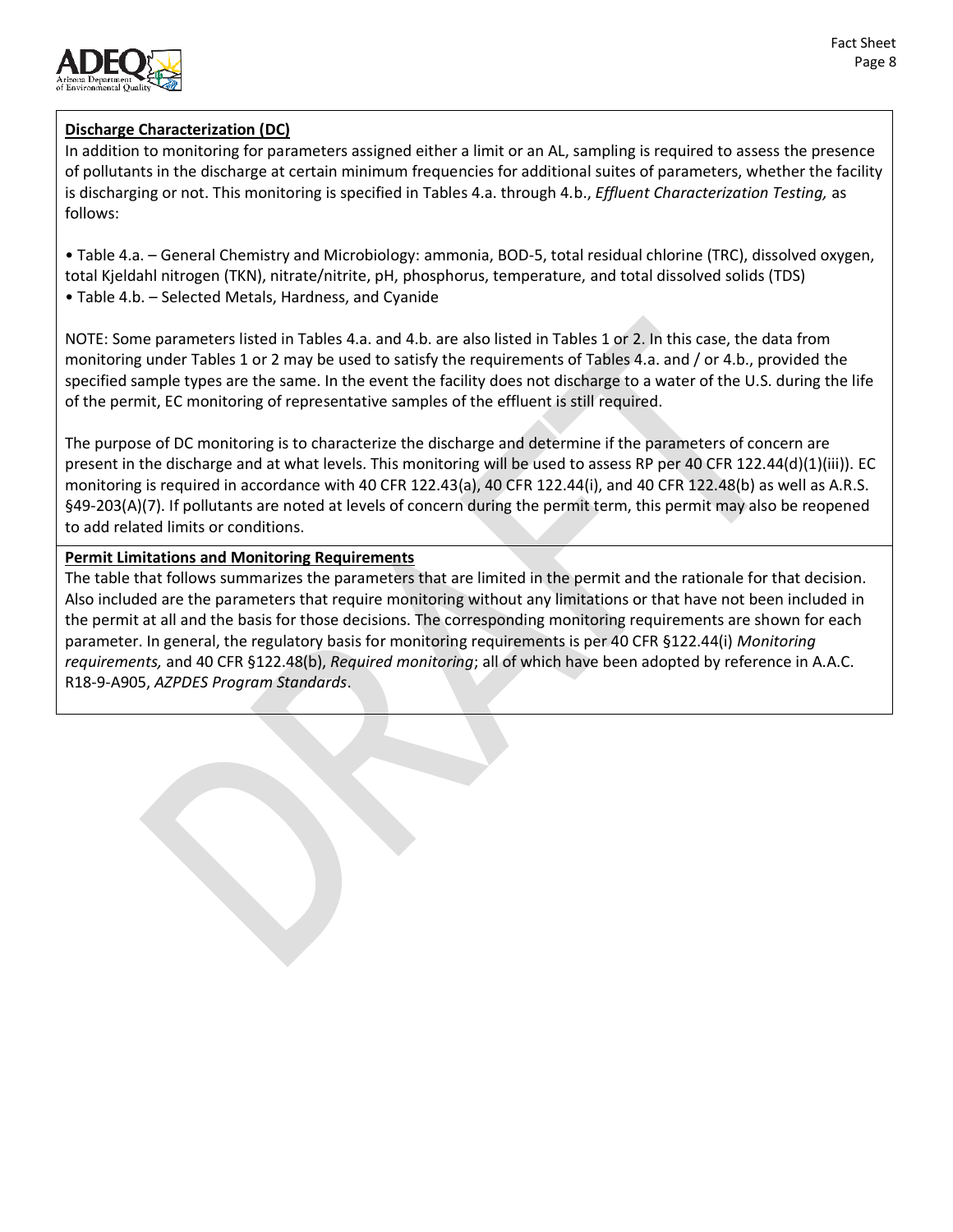

| Parameter                                             | Lowest Standard / Designated Use                                                                                             | <b>Maximum</b><br><b>Reported Daily</b><br>Value                                                                                                                                                                                                                                                                                                                                             | No. of<br><b>Samples</b> | <b>Estimated</b><br><b>Maximum</b><br>Value | <b>RP Determination</b>                                                           | Proposed Monitoring Requirement/ Rationale (1)                                                                                                                                                                                                                                                                                                                                 |
|-------------------------------------------------------|------------------------------------------------------------------------------------------------------------------------------|----------------------------------------------------------------------------------------------------------------------------------------------------------------------------------------------------------------------------------------------------------------------------------------------------------------------------------------------------------------------------------------------|--------------------------|---------------------------------------------|-----------------------------------------------------------------------------------|--------------------------------------------------------------------------------------------------------------------------------------------------------------------------------------------------------------------------------------------------------------------------------------------------------------------------------------------------------------------------------|
| Flow                                                  | $\sim$ $\sim$ $\sim$                                                                                                         | $\frac{1}{2} \frac{1}{2} \frac{1}{2} \frac{1}{2} \frac{1}{2} \frac{1}{2} \frac{1}{2} \frac{1}{2} \frac{1}{2} \frac{1}{2} \frac{1}{2} \frac{1}{2} \frac{1}{2} \frac{1}{2} \frac{1}{2} \frac{1}{2} \frac{1}{2} \frac{1}{2} \frac{1}{2} \frac{1}{2} \frac{1}{2} \frac{1}{2} \frac{1}{2} \frac{1}{2} \frac{1}{2} \frac{1}{2} \frac{1}{2} \frac{1}{2} \frac{1}{2} \frac{1}{2} \frac{1}{2} \frac{$ | $- - -$                  | $\sim$ $\sim$ $\sim$                        | $\overline{a}$                                                                    | Discharge flow is to be monitored on a continual basis<br>using a flow meter.                                                                                                                                                                                                                                                                                                  |
| Chlorine, Total<br>Residual (TRC)                     | 11 μg/L/ A&Ww chronic                                                                                                        | $<$ 15 $\mu$ g/L                                                                                                                                                                                                                                                                                                                                                                             | 52                       | N/A                                         | RP always<br>expected when<br>chlorine or<br>bromine is used<br>for disinfection. | TRC is to be monitored as a discrete sample and a<br>WQBEL remains in the permit. 40 CFR Part 136 specifies<br>that discrete samples must be collected for chlorine. At<br>least one sample per month must coincide with WET<br>testing to aid in the determination of the cause of<br>toxicity, if toxicity is detected.                                                      |
| рH                                                    | Minimum: 6.5<br>Maximum: 9.0<br>A&Ww and FBC<br>A.A.C. R18-11-109(B)                                                         | Min: 6.17 s.u.<br>Max: 8.65 s.u                                                                                                                                                                                                                                                                                                                                                              | 52                       | N/A                                         | Limit in A.A.C.R<br>18-11-109(B).                                                 | pH is to be monitored using a discrete sample of the<br>effluent and a WQBEL is set. 40 CFR Part 136 specifies<br>that grab samples must be collected for pH. At least one<br>sample must coincide with WET testing to aid in the<br>determination of the cause of toxicity if toxicity is<br>detected. pH sampling must also coincide with ammonia<br>sampling when required. |
| Temperature                                           | R18-11-109C the discharge shall not<br>cause an increase in the ambient<br>water temperature.<br>A&Ww:<br>no more than 3.0°C | 16.5 °C to 21.3 °C                                                                                                                                                                                                                                                                                                                                                                           | 52                       | N/A                                         | N/A                                                                               | Effluent temperature is to be monitored for effluent<br>characterization by discrete sample. 40 CFR Part 136<br>specifies that discrete samples must be collected for<br>temperature. Temperature sampling must also coincide<br>with ammonia sampling when required.                                                                                                          |
| <b>Total Dissolved</b><br>Solids (TDS)                | Colorado River Salinity Forum<br>requirements                                                                                | 748 mg/L                                                                                                                                                                                                                                                                                                                                                                                     | $\overline{7}$           | N/A                                         | N/A                                                                               | Monitoring required to determine compliance with<br>Colorado River Basin Salinity Control Forum<br>requirements (fresh water waiver).                                                                                                                                                                                                                                          |
| Ammonia                                               | Standard varies with temperature<br>and pH                                                                                   | $< 1$ mg/L                                                                                                                                                                                                                                                                                                                                                                                   | $\overline{2}$           | N/A                                         | No RP                                                                             | Ammonia is to be monitored for effluent<br>characterization by discrete sample. One sample must<br>coincide with WET sampling to aid in the determination<br>of the cause of toxicity, if toxicity is detected.                                                                                                                                                                |
| Nutrients (Total<br>Nitrogen and Total<br>Phosphorus) | No applicable standards                                                                                                      | N: 0.238 mg/L<br>$P: < 0.05$ mg/L                                                                                                                                                                                                                                                                                                                                                            | N:2<br>P: 2              | N/A                                         | N/A                                                                               | Monitoring required for effluent characterization.                                                                                                                                                                                                                                                                                                                             |
| Antimony                                              | 30 µg/L / A&Ww chronic                                                                                                       | $< 0.5 \mu g/L$                                                                                                                                                                                                                                                                                                                                                                              | $\overline{4}$           | N/A                                         | No RP                                                                             | Monitoring required for effluent characterization.                                                                                                                                                                                                                                                                                                                             |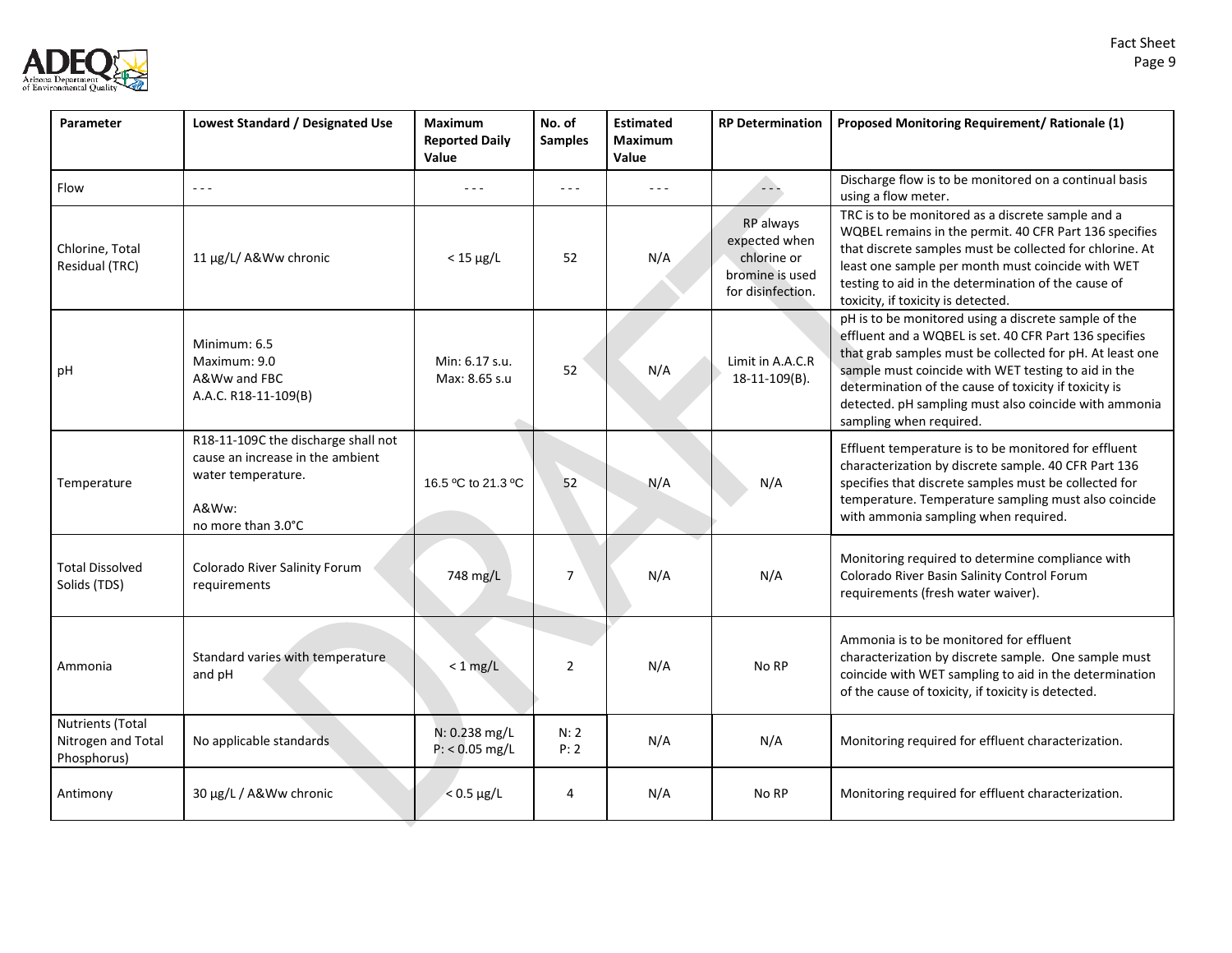

| Parameter        | Lowest Standard / Designated Use                                                                     | <b>Maximum</b><br><b>Reported Daily</b><br>Value | No. of<br><b>Samples</b> | <b>Estimated</b><br><b>Maximum</b><br>Value | <b>RP Determination</b>                   | Proposed Monitoring Requirement/ Rationale (1)                                                                                                                                                                                                                                             |
|------------------|------------------------------------------------------------------------------------------------------|--------------------------------------------------|--------------------------|---------------------------------------------|-------------------------------------------|--------------------------------------------------------------------------------------------------------------------------------------------------------------------------------------------------------------------------------------------------------------------------------------------|
| Arsenic          | 30 μg/L / FBC                                                                                        | $< 1 \mu g/L$                                    | 4                        | N/A                                         | No RP                                     | Monitoring required for effluent characterization.                                                                                                                                                                                                                                         |
| Beryllium        | 5.3 ug/L / A&Ww chronic                                                                              | $< 2 \mu g/L$                                    | 4                        | N/A                                         | No RP                                     | Monitoring required for effluent characterization.                                                                                                                                                                                                                                         |
| Cadmium<br>(2)   | 4.73 µg/L / A&Ww chronic                                                                             | $< 0.1 \mu g/L$                                  | 4                        | N/A                                         | No RP                                     | Monitoring required for effluent characterization.                                                                                                                                                                                                                                         |
| Chromium (Total) | No applicable standard                                                                               | $<$ 5 $\mu$ g/L                                  | $\overline{4}$           | N/A                                         | No RP                                     | Monitoring required as an indicator parameter for<br>Chromium VI.                                                                                                                                                                                                                          |
| Chromium VI      | 11 μg/L / A&Ww chronic                                                                               | $<$ 15 $\mu$ g/L                                 | 4                        | N/A                                         | RP Indeterminate<br>(high LOQ)            | Monitoring required and an assessment level is set.                                                                                                                                                                                                                                        |
| Copper (2)       | 13.5 µg/L / A&Ww chronic                                                                             | $< 10 \mu g/L$                                   | $\overline{4}$           | N/A                                         | <b>RP</b> Indeterminate<br>(Limited Data) | Monitoring required and an assessment level is set.                                                                                                                                                                                                                                        |
| Cyanide          | 9.7 µg/L / A&Ww chronic                                                                              | $< 10 \mu g/L$                                   | 6                        | N/A                                         | RP Indeterminate<br>(high LOQ)            | Monitoring required and an assessment level remains in<br>the permit.                                                                                                                                                                                                                      |
| <b>Hardness</b>  | No applicable standard. Hardness is<br>used to determine standards for<br>specific metal parameters. | 170 mg/L                                         | $\overline{4}$           | N/A                                         | N/A                                       | A&W standards for cadmium, chromium III, copper,<br>lead, nickel, silver and zinc used for RP determinations<br>were based on the average effluent hardness value of<br>161 mg/L. Monitoring for hardness is required<br>whenever monitoring for hardness dependent metals is<br>required. |
| Hydrogen Sulfide | 2 µg/L / A&Ww chronic                                                                                | < 500                                            | 6                        | N/A                                         | <b>RP</b> Indeterminate<br>(High LOQ)     | Monitoring is required for sulfides as an indicator<br>parameter for hydrogen sulfide. If sulfides are detected,<br>monitoring for hydrogen sulfide is required for the<br>remainder of the permit term.                                                                                   |
| Iron             | 1,000 ug/L / A&Ww chronic                                                                            | No Data                                          | N/A                      | N/A                                         | RP Indeterminate<br>(No data)             | Monitoring is required and an assessment level is set.                                                                                                                                                                                                                                     |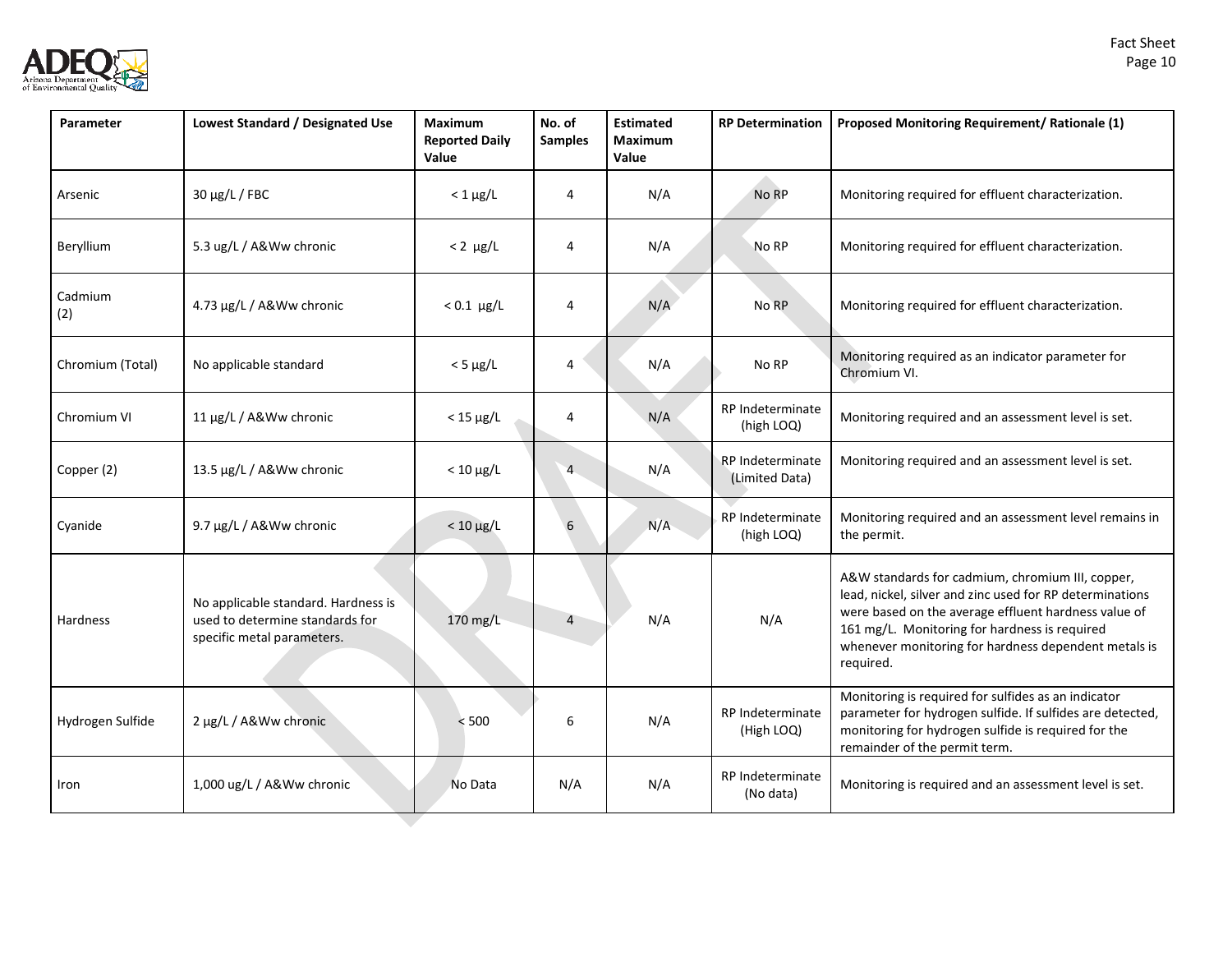

| Parameter       | Lowest Standard / Designated Use      |                                         | <b>Maximum</b><br><b>Reported Daily</b><br>Value | No. of<br><b>Samples</b> | <b>Estimated</b><br><b>Maximum</b><br>Value | <b>RP Determination</b>        | Proposed Monitoring Requirement/ Rationale (1)                                                                                                                                      |
|-----------------|---------------------------------------|-----------------------------------------|--------------------------------------------------|--------------------------|---------------------------------------------|--------------------------------|-------------------------------------------------------------------------------------------------------------------------------------------------------------------------------------|
| Lead $(2)$      | 4.21 µg/L / A&Ww chronic              |                                         | $< 1 \mu g/L$                                    | 4                        | N/A                                         | No RP                          | Monitoring is required for effluent characterization                                                                                                                                |
| Mercury         | 0.01 µg/L/ A&Ww chronic               |                                         | $< 0.2 \mu g/L$                                  | $\overline{7}$           | N/A                                         | RP Indeterminate<br>(High LOQ) | Monitoring required and an assessment level remains in<br>the permit.                                                                                                               |
| Nickel (2)      | 77.8 μg/L/ A&Ww chronic               |                                         | $< 20 \mu g/L$                                   | 4                        | N/A                                         | No RP                          | Monitoring required for effluent characterization.                                                                                                                                  |
| Selenium        | 2 µg/L / A&Ww chronic                 |                                         | $< 2 \mu g/L$                                    | $\overline{7}$           | N/A                                         | RP Indeterminate<br>(High LOQ) | Monitoring required and an assessment level remains in<br>the permit.                                                                                                               |
| Silver (2)      | 7.30 µg/L / A&Ww acute                |                                         | $< 0.1 \mu g/L$                                  | 4                        | N/A                                         | No RP                          | Monitoring required for effluent characterization.                                                                                                                                  |
| <b>Sulfides</b> | No applicable standard                |                                         | $< 250 \mu g/L$                                  | 6                        | N/A                                         | N/A                            | Indicator parameter for hydrogen sulfide. Monitoring<br>required. If sulfides are detected, monitoring for<br>hydrogen sulfide is required for the remainder of the<br>permit term. |
| Thallium        | $7.2 \mu g/L / FC$                    |                                         | $< 0.5 \mu g/L$                                  | $\overline{4}$           | N/A                                         | No RP                          | Monitoring required for effluent characterization.                                                                                                                                  |
| Zinc(2)         | 175 µg/L/ A&Wedw acute and<br>chronic |                                         | $< 20 \mu g/L$                                   | 4                        | N/A                                         | No RP                          | Monitoring required for effluent characterization.                                                                                                                                  |
| Whole Effluent  | (3)<br>No toxicity (A.A.C.            | Pseudo-<br>kirchneriella<br>subcapitata | 1.0 TU <sub>c</sub>                              | $\mathbf{1}$             | N/A                                         | RP Indeterminate<br>(4)        | Monitoring required and an action level is set.                                                                                                                                     |
| Toxicity (WET)  | $R18-11-108(A)(6)$                    | Pimephales<br>promelas                  | $1.0$ TU $c$                                     | 1                        | N/A                                         | RP Indeterminate<br>(4)        | Monitoring required and an action level is set.                                                                                                                                     |
|                 |                                       | Ceriodaphnia<br>dubia                   | 1.0 TUc                                          | 1                        | N/A                                         | RP Indeterminate<br>(4)        | Monitoring required and an action level is set.                                                                                                                                     |

Footnotes:

(1) The monitoring frequencies are as specified in the permit.

(2) Hardness-dependent metal - the standard is for this parameter is based on the average effluent hardness value of 161 mg/L as indicated above.

(3) Formerly known as *Selenastrum capricornutum or Raphidocelis subcapitata.*

(4) Monitoring with ALs or Action Levels always required for WWTPs for these parameters unless RP exists and limits are set.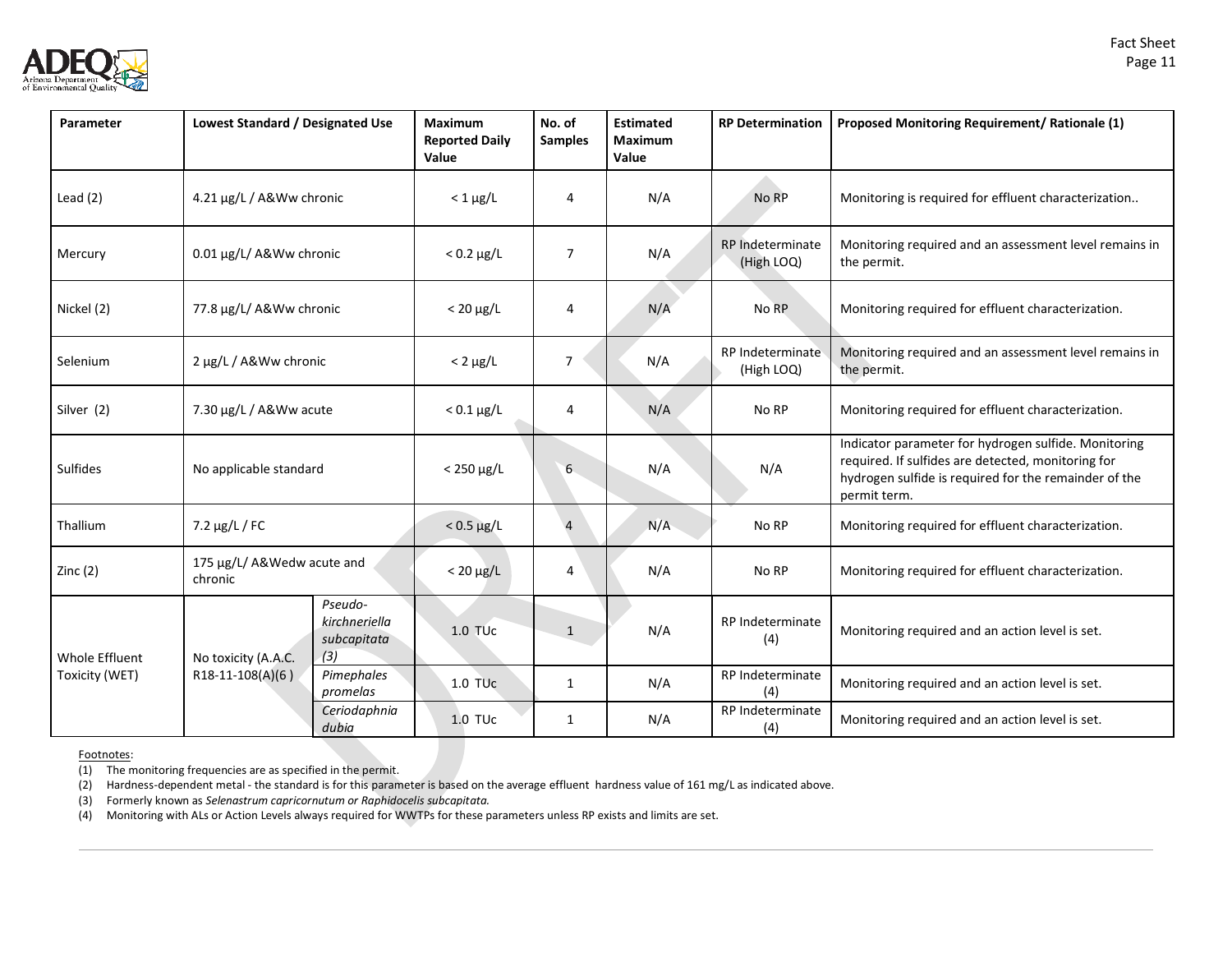

### **VIII. NARRATIVE WATER QUALITY STANDARDS**

All narrative limitations in A.A.C. R18-11-108 that are applicable to the receiving water are included in Part I, Section E of the draft permit.

### **IX. MONITORING AND REPORTING REQUIREMENTS** (Part II of Permit)

Section 308 of the Clean Water Act and 40 CFR Part 122.44(i) require that monitoring be included in permits to determine compliance with effluent limitations. Additionally, monitoring may be required to gather data for future effluent limitations or to monitor effluent impacts on receiving water quality.

Monitoring frequencies are based on the nature and effect of the pollutant, as well as a determination of the minimum sampling necessary to adequately monitor the facility's performance. Monitoring frequencies for some parameters may be reduced in subsequent permits if all monitoring requirements have been met and the limits or ALs for those parameters have not been exceeded during the first permit term.

Discrete (i.e., grab) samples are specified in the permit since the discharge is treated groundwater that is not expected to have significant daily variations in quality.

Monitoring locations are specified in the permit (Part II.A .1) in order to ensure that representative samples of the influent and effluent are consistently obtained.

The requirements in the permit pertaining to Part II, Monitoring and Reporting, are included to ensure that the monitoring data submitted under this permit is accurate in accordance with 40 CFR 122.41(e). The permittee has the responsibility to determine that all data collected for purposes of this permit meet the requirements specified in this permit and is collected, analyzed, and properly reported to ADEQ.

The permit (Part II.A.3) requires the permittee to keep a Quality Assurance (QA) manual at the facility, describing sample collection and analysis processes; the required elements of the QA manual are outlined.

Reporting requirements for monitoring results are detailed in Part II, Section B of the permit, including completion and submittal of Discharge Monitoring Reports (DMRs), Ammonia Data Logs, and AZPDES Flow Record forms. The permittee is responsible for conducting all required monitoring and reporting the results to ADEQ on DMRs or as otherwise specified in the permit.

#### **Electronic reporting**

The US EPA has published a final regulation that requires electronic reporting and sharing of Clean Water Act National Pollutant Discharge Elimination System (NPDES) program information instead of the current paper-based reporting (Federal Register, Vol. 80, No. 204, October 22, 2015). Beginning December 21, 2016 (one year after the effective date of the regulation), the Federal rule required permittees to make electronic submittals of any monitoring reports and forms called for in their permits. ADEQ has created an online portal called myDEQ that allows users to submit their discharge monitoring reports and other applicable reports required in the permit.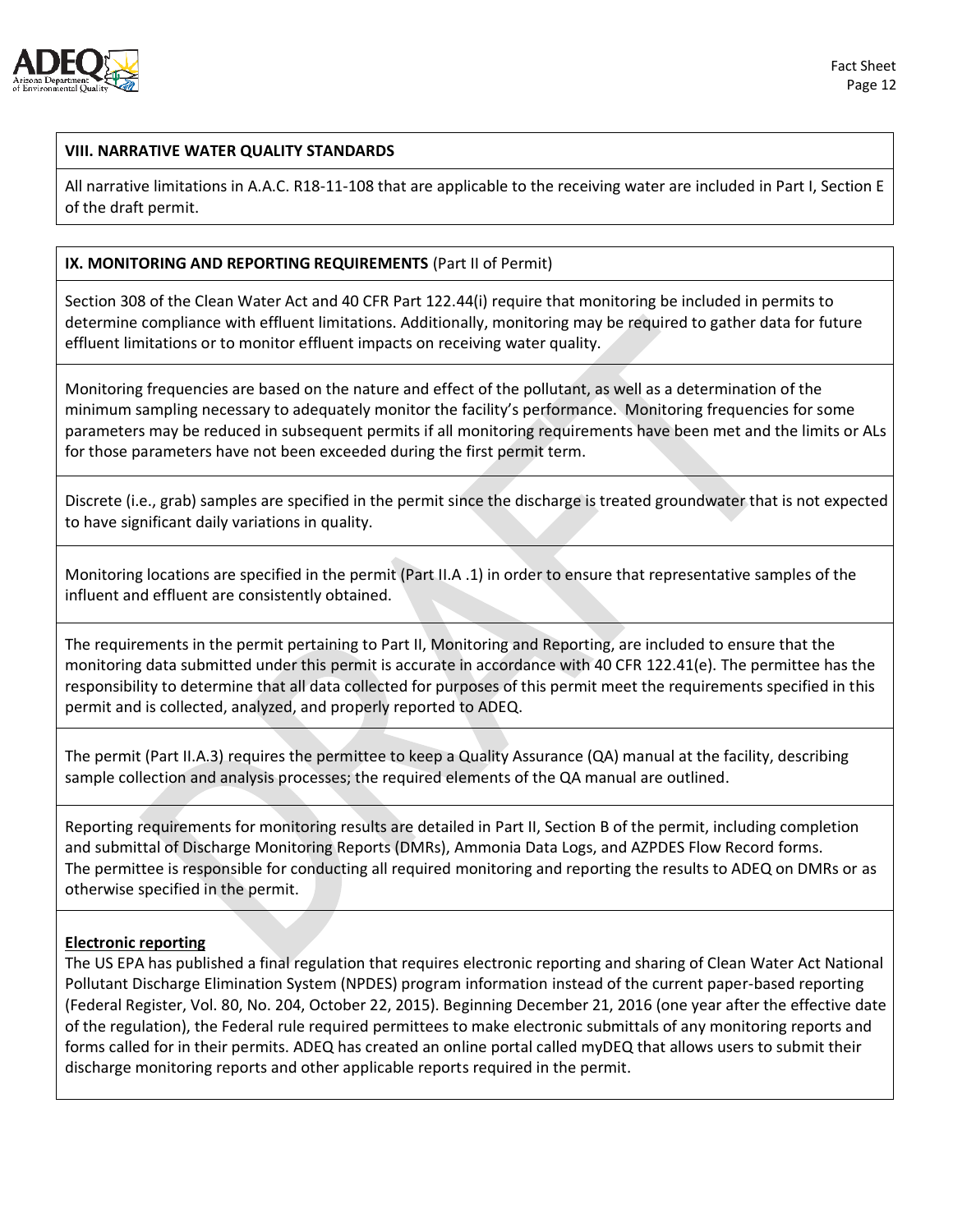

The permit also requires annual submittal of an Ammonia Data Log that records the results for temperature, pH, and ammonia samples and date of sampling (Part II.B.2). This requirement is included because the normal method of reporting sampling results (on DMRs) is not sufficient for determining what standard applies. The ammonia standards in Appendix A are contingent upon the pH and temperature at the time of sampling for ammonia; but the format for reporting on DMRs does not link a sample to its particular date of sampling. The requirement to submit an ammonia data log is included to allow evaluation of treatment plant performance and the potential for toxicity in the discharge based on ammonia.

Requirements for retention of monitoring records are detailed in Part II.C.3 of the permit.

# **X. BIOSOLIDS REQUIREMENTS** (Part III in Permit)

Not Applicable

**XI. SPECIAL CONDITIONS** (Part V in Permit)

#### **Permit Reopener**

This permit may be modified based on newly available information; to add conditions or limits to address demonstrated effluent toxicity; to implement any EPA-approved new Arizona water quality standard; or to reevaluate reasonable potential (RP), if assessment levels in this permit are exceeded [A.A.C. R18-9-B906 and 40 CFR Part 122.62 (a) and (b)].

# **XII. ANTIDEGRADATION**

Antidegradation rules have been established under A.A.C. R18-11-107 to ensure that existing surface water quality is maintained and protected. The discharge from the Indian Gardens Water Pumping Station will be to a perennial water with Tier 2 antidegradation protection. This a renewal a renewal permit for an existing facility with no new or expanded discharge, and the existing uses have been maintained. Therefore, an antidegradation review is not required at this time. Effluent quality limitations and monitoring requirements have been established under the proposed permit to ensure that the discharge will meet the applicable water quality standards. As long as the permittee maintains consistent compliance with these provisions, the designated uses of the receiving water will be presumed protected, and the facility will be deemed to meet currently applicable antidegradation requirements under A.A.C. R18-11-107.

# **XIII. STANDARD CONDITIONS**

Conditions applicable to all NPDES permits in accordance with 40 CFR, Part 122 are attached as an appendix to this permit.

# **XIV. ADMINISTRATIVE INFORMATION**

# **Public Notice (A.A.C. R18-9-A907)**

The public notice is the vehicle for informing all interested parties and members of the general public of the contents of a draft AZPDES permit or other significant action with respect to an AZPDES permit or application. The basic intent of this requirement is to ensure that all interested parties have an opportunity to comment on significant actions of the permitting agency with respect to a permit application or permit. This permit will be public noticed in a local newspaper after a pre-notice review by the applicant and other affected agencies.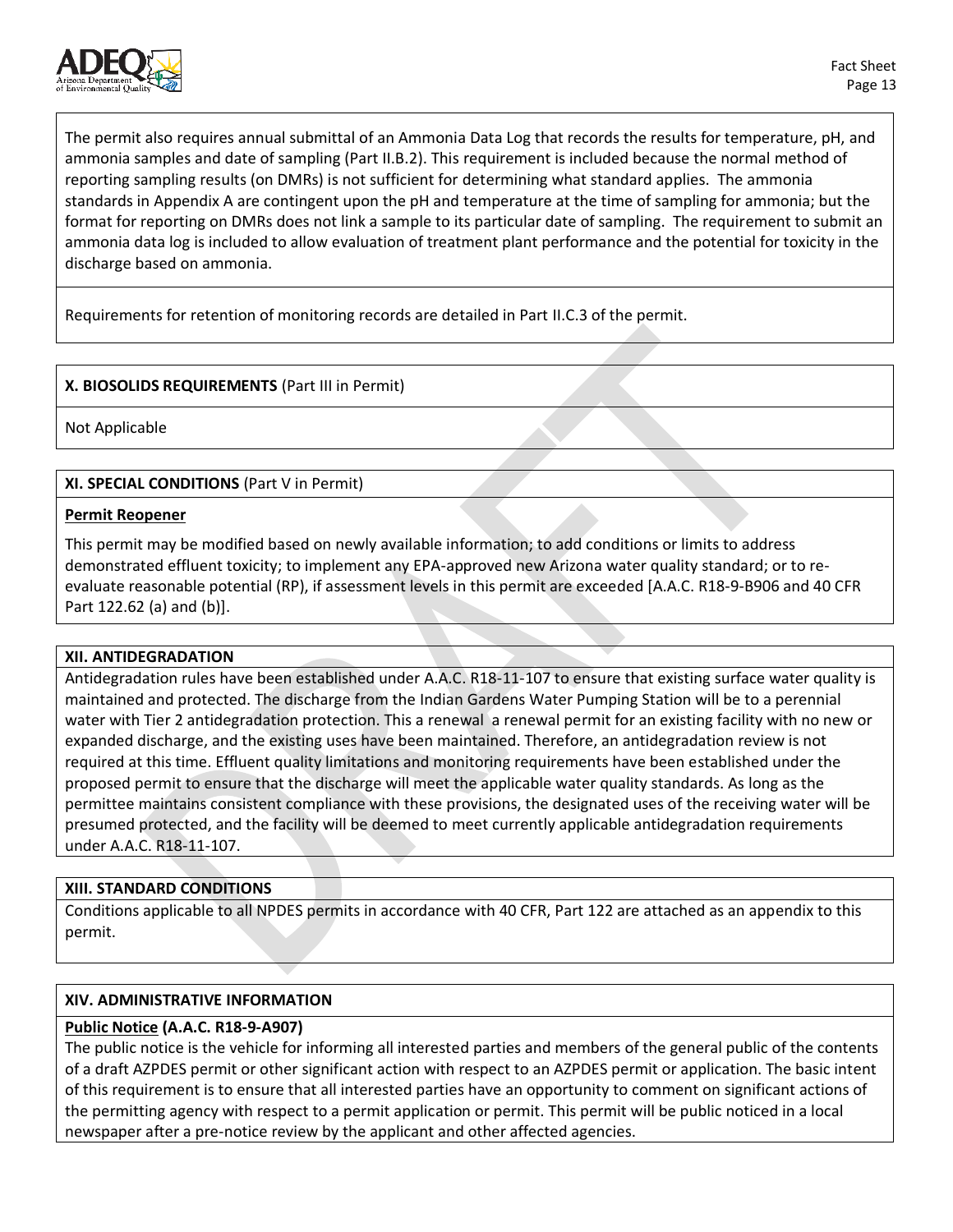

# **Public Comment Period (A.A.C. R18-9-A908)**

Rules require that permits be public noticed in a newspaper of general circulation within the area affected by the facility or activity and provide a minimum of 30 calendar days for interested parties to respond in writing to ADEQ. After the closing of the public comment period, ADEQ is required to respond to all significant comments at the time a final permit decision is reached or at the same time a final permit is actually issued.

# **Public Hearing (A.A.C R18-9-A908(B))**

A public hearing may be requested in writing by any interested party. The request should state the nature of the issues proposed to be raised during the hearing. A public hearing will be held if the Director determines there is a significant amount of interest expressed during the 30-day public comment period, or if significant new issues arise that were not considered during the permitting process.

# **EPA Review (A.A.C. R18-9-A908(C)**

A copy of this draft permit and any revisions made to this draft as a result of public comments received will be sent to EPA Region 9 for review. If EPA objects to a provision of the draft, ADEQ will not issue the permit until the objection is resolved.

# **XV. ADDITIONAL INFORMATION**

Additional information relating to this proposed permit may be obtained from:

Arizona Department of Environmental Quality Water Quality Division – Surface Water Permits Unit Attn: Swathi Kasanneni 1110 West Washington Street Phoenix, Arizona 85007

Or by contacting Swathi Kasanneni at (602) 771 – 4577 or by e-mail a[t kasanneni.swathi@azdeq.gov.](mailto:kasanneni.swathi@azdeq.gov)

# **XVI. INFORMATION SOURCES**

While developing effluent limitations, monitoring requirements, and special conditions for the draft permit, the following information sources were used:

- 1. AZPDES Permit Applications Form 1and Form 2A / 2S, received September 16, 2020, along with supporting data, facility diagram, and maps submitted by the applicant with the application forms.
- 2. ADEQ Geographic Information System (GIS) Web site.
- 3. Arizona Administrative Code (AAC) Title 18, Chapter 11, Article 1, *Water Quality Standards for Surface Waters,* adopted December 31, 2016.
- 4. A.A.C. Title 18, Chapter 9, Article 9. *Arizona Pollutant Discharge Elimination System* rules.
- 5. Code of Federal Regulations (CFR) Title 40: Part 122, *EPA Administered Permit Programs: The National Pollutant Discharge Elimination System.* Part 124, *Procedures for Decision Making*.
- 6. EPA Technical Support Document for Water Quality-based Toxics Control dated March 1991.